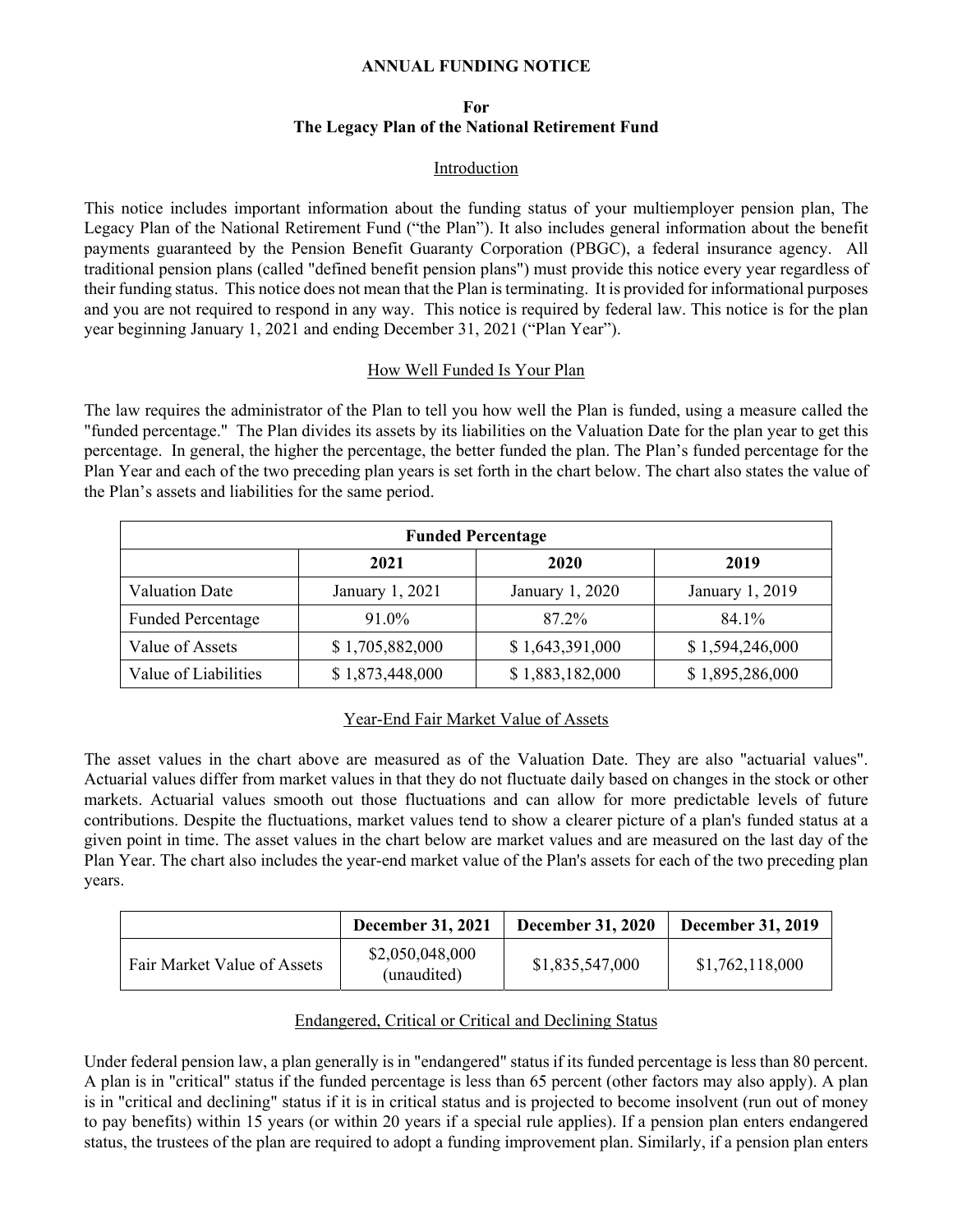critical status or critical and declining status, the trustees of the plan are required to adopt a rehabilitation plan. Funding improvement and rehabilitation plans establish steps and benchmarks for pension plans to improve their funding status over a specified period of time. The plan sponsor of a plan in critical and declining status may apply for approval to amend the plan to reduce current and future payment obligations to participants and beneficiaries.

The Plan was in critical status in the Plan Year ending December 31, 2021 because the Plan was in critical status in the prior plan year and the Plan is projected to have an accumulated funding deficiency within nine years of the Plan Year. In an effort to improve the Plan's funding situation, the trustees adopted a rehabilitation plan effective April 1, 2010 and amended it in 2012, 2014 and 2018 to contain contribution rate increases and future benefit accrual reductions. You may get a copy of the Plan's rehabilitation plan, any update to such plan and the actuarial and financial data that demonstrate any action taken by the Plan toward fiscal improvement. You may get this information by contacting the plan administrator.

If the Plan is in endangered, critical, or critical and declining status for the plan year ending December 31, 2022, separate notification of that status has or will be provided.

## Participant Information

The total number of participants and beneficiaries covered by the Plan on the valuation date was 220,633. Of this number, 13,071 were current employees, 110,453 were retired and receiving benefits, and 97,109 were retired or no longer working for the employer and have a right to future benefits.

## Funding & Investment Policies

Every pension plan must have a procedure to establish a funding policy for plan objectives. A funding policy relates to how much money is needed to pay promised benefits. The funding policy of the Plan is for employers to make contributions pursuant to the various collective bargaining agreements under which the Plan is maintained, but in no case less than those required under federal pension law.

Pension plans also have investment policies. These generally are written guidelines or general instructions for making investment management decisions. The investment policy of the Plan is to build a diversified portfolio of domestic and international equity securities, fixed income and real estate debt securities and alternative investments which include real estate equity, hedge fund of funds and private equity partnerships.

Under the Plan's investment policy, the Plan's assets were allocated among the following categories of investments, as of the end of the Plan Year. These allocations are percentages of total assets:

| <b>Asset Allocations</b> |                                                              | Percentage |
|--------------------------|--------------------------------------------------------------|------------|
|                          |                                                              |            |
|                          | Cash (Interest bearing and non-interest bearing)             | 2.48%      |
|                          | U.S. Government securities                                   | $0\%$      |
| 3.                       | Corporate debt instruments (other than employer securities): |            |
|                          | Preferred                                                    | $0\%$      |
|                          | All other                                                    | 3.82%      |
| 4.                       | Corporate stocks (other than employer securities):           |            |
|                          | Preferred                                                    | $0\%$      |
|                          | Common                                                       | 5.01%      |
| 5.                       | Partnership/joint venture interests                          | 0%         |
| 6.                       | Real estate (other than employer real property)              | $0\%$      |
| 7.                       | Loans (other than to participants)                           | 0%         |
| 8.                       | Participant loans                                            | $0\%$      |
| 9.                       | Value of interest in common/collective trusts                | 63.80%     |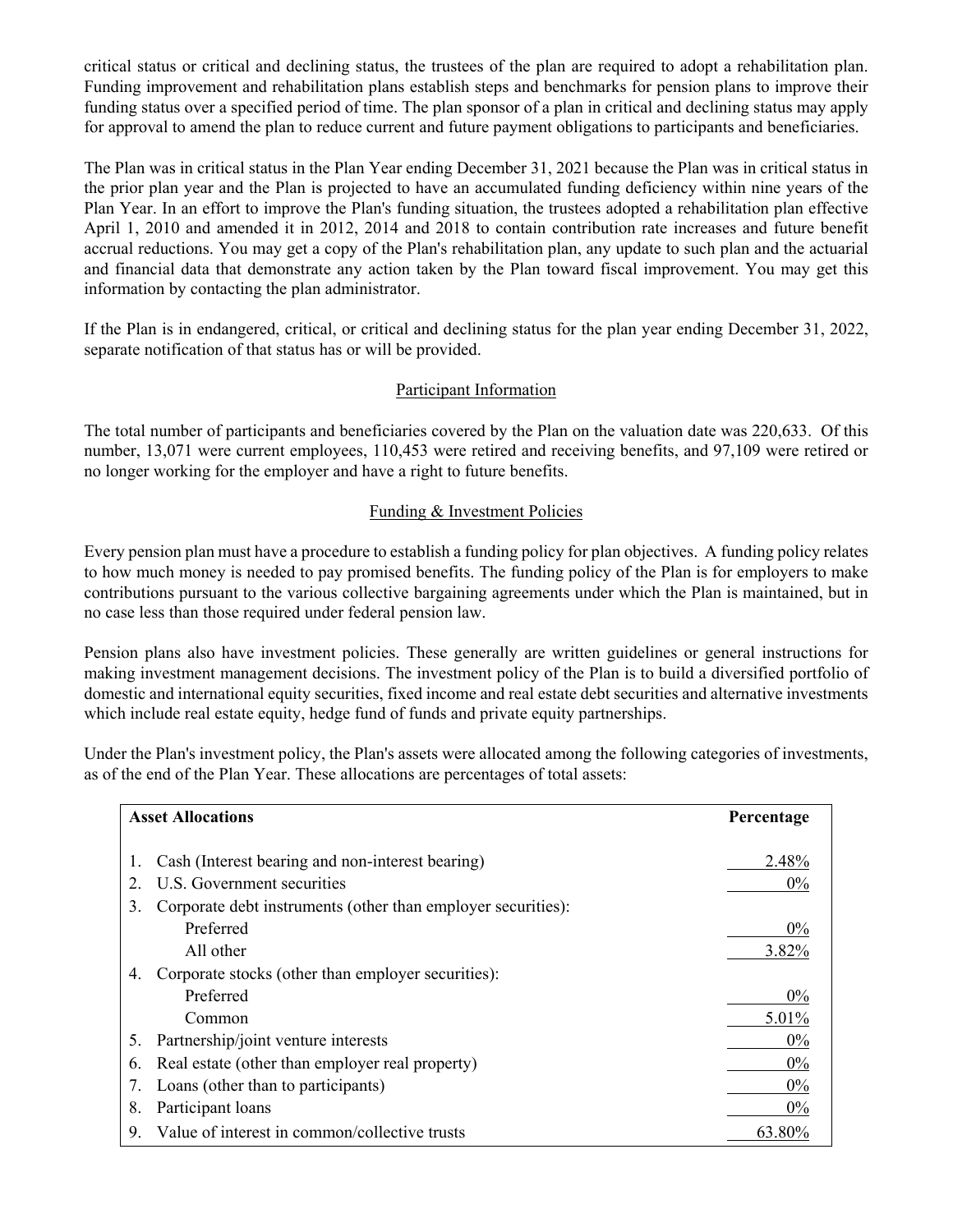| 10. Value of interest in pooled separate accounts                                |          |
|----------------------------------------------------------------------------------|----------|
| 11. Value of interest in 103-12 investment entities                              | 21.38%   |
| 12. Value of interest in registered investment companies (e.g., mutual funds)    | 3.16%    |
| 13. Value of funds held in insurance co. general account (unallocated contracts) | $0\%$    |
| 14. Employer-related investments:                                                |          |
| <b>Employer Securities</b>                                                       | $0\%$    |
| Employer real property                                                           | $0\%$    |
| 15. Buildings and other property used in plan operation                          |          |
| 16. Other                                                                        | $0.35\%$ |

For information about the Plan's investment in any of the following types of investments-common/collective trusts, pooled separate accounts, or 103-12 investment entities – contact the National Retirement Fund at (866) 493-0132 or 333 Westchester Avenue, Suite N101, White Plains, NY 10604-2938.

# Right to Request a Copy of the Annual Report

Pension plans must file annual reports with the US Department of Labor. The report is called the "Form 5500." These reports contain financial and other information. You may obtain an electronic copy of your Plan's annual report by going to www.efast.dol.gov and using the search tool. Annual reports also are available from the US Department of Labor, Employee Benefits Security Administration's Public Disclosure Room at 200 Constitution Avenue, NW, Room N- 1513, Washington, DC 20210, or by calling 202.693.8673. Or you may obtain a copy of the Plan's annual report by making a written request to the plan administrator. Annual reports do not contain personal information, such as the amount of your accrued benefit. You may contact your plan administrator if you want information about your accrued benefits. Your plan administrator is identified below under "Where To Get More Information". Note that the 2021 report is not expected to be available until mid-October 2022.

### Summary of Rules Governing Insolvent Plans

Federal law has a number of special rules that apply to financially troubled multiemployer plans that become insolvent, either as ongoing plans or plans terminated by mass withdrawal. The plan administrator is required by law to include a summary of these rules in the annual funding notice. A plan is insolvent for a plan year if its available financial resources are not sufficient to pay benefits when due for that plan year. An insolvent plan must reduce benefit payments to the highest level that can be paid from the plan's available resources. If such resources are not enough to pay benefits at the level specified by law (see Benefit Payments Guaranteed by the PBGC, below), the plan must apply to the PBGC for financial assistance. The PBGC will loan the plan the amount necessary to pay benefits at the guaranteed level. Reduced benefits may be restored if the plan's financial condition improves.

A plan that becomes insolvent must provide prompt notice of its status to participants and beneficiaries, contributing employers, labor unions representing participants, and PBGC. In addition, participants and beneficiaries also must receive information regarding whether, and how, their benefits will be reduced or affected, including loss of a lump sum option.

# Benefit Payments Guaranteed by the PBGC

The maximum benefit that the PBGC guarantees is set by law. Only benefits that you have earned a right to receive and that cannot be forfeited (called vested benefits) are guaranteed. There are separate insurance programs with different benefit guarantees and other provisions for single-employer plans and multiemployer plans. Your Plan is covered by PBGC's multiemployer program. Specifically, the PBGC guarantees a monthly benefit payment equal to 100 percent of the first \$11 of the Plan's monthly benefit accrual rate, plus 75 percent of the next \$33 of the accrual rate, times each year of credited service. The PBGC's maximum guarantee, therefore, is \$35.75 per month times a participant's years of credited service.